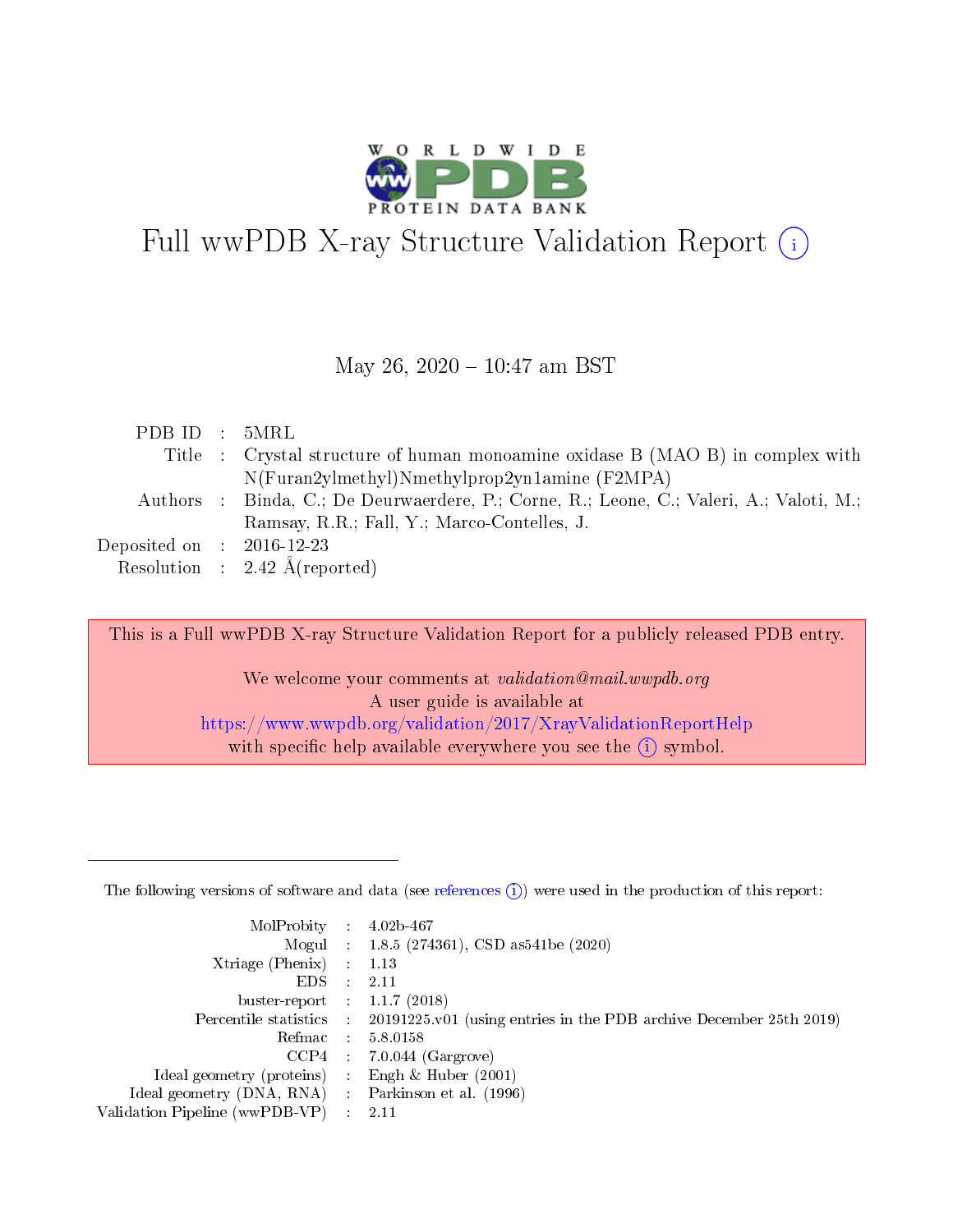# 1 [O](https://www.wwpdb.org/validation/2017/XrayValidationReportHelp#overall_quality)verall quality at a glance  $(i)$

The following experimental techniques were used to determine the structure: X-RAY DIFFRACTION

The reported resolution of this entry is 2.42 Å.

Percentile scores (ranging between 0-100) for global validation metrics of the entry are shown in the following graphic. The table shows the number of entries on which the scores are based.



| Metric                | Whole archive<br>$(\#\text{Entries})$ | Similar resolution<br>$(\#\text{Entries},\,\text{resolution}\,\,\text{range}(\textup{\AA}))$ |
|-----------------------|---------------------------------------|----------------------------------------------------------------------------------------------|
| $R_{free}$            | 130704                                | $4647(2.44-2.40)$                                                                            |
| Clashscore            | 141614                                | $5161(2.44-2.40)$                                                                            |
| Ramachandran outliers | 138981                                | $5073(2.44-2.40)$                                                                            |
| Sidechain outliers    | 138945                                | $5074(2.44-2.40)$                                                                            |
| RSRZ outliers         | 127900                                | $4543(2.44-2.40)$                                                                            |

The table below summarises the geometric issues observed across the polymeric chains and their fit to the electron density. The red, orange, yellow and green segments on the lower bar indicate the fraction of residues that contain outliers for  $>=3, 2, 1$  and 0 types of geometric quality criteria respectively. A grey segment represents the fraction of residues that are not modelled. The numeric value for each fraction is indicated below the corresponding segment, with a dot representing fractions  $\epsilon=5\%$  The upper red bar (where present) indicates the fraction of residues that have poor fit to the electron density. The numeric value is given above the bar.

| Mol | $Chain$ Length | Quality of chain |          |  |  |  |  |  |
|-----|----------------|------------------|----------|--|--|--|--|--|
|     | 520            | $\%$<br>91%      | 5%       |  |  |  |  |  |
|     | 520            | 87%              | 5%<br>7% |  |  |  |  |  |

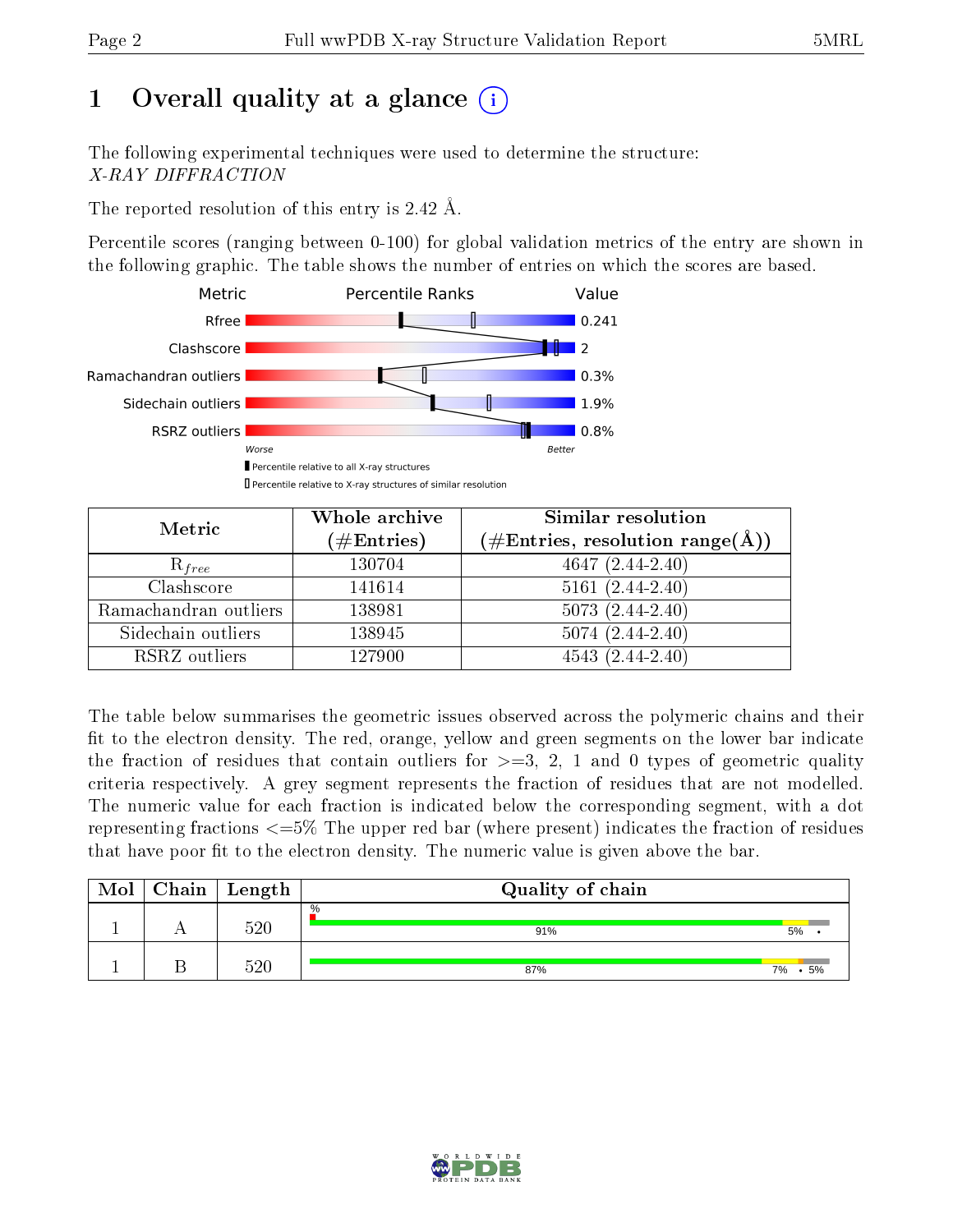# 2 Entry composition  $\left( \cdot \right)$

There are 4 unique types of molecules in this entry. The entry contains 8310 atoms, of which 0 are hydrogens and 0 are deuteriums.

In the tables below, the ZeroOcc column contains the number of atoms modelled with zero occupancy, the AltConf column contains the number of residues with at least one atom in alternate conformation and the Trace column contains the number of residues modelled with at most 2 atoms.

 $\bullet$  Molecule 1 is a protein called Amine oxidase [flavin-containing] B.

| Mol | Chain   Residues | Atoms       |                                                     |     |  |  | $\text{ZeroOcc} \mid \text{AltConf} \mid \text{Trace}$ |  |  |
|-----|------------------|-------------|-----------------------------------------------------|-----|--|--|--------------------------------------------------------|--|--|
|     | 499              | $\rm Total$ | $\overline{\mathbf{C}}$ and $\overline{\mathbf{C}}$ | - N |  |  |                                                        |  |  |
|     |                  | 3974        | 2541 681 728 24                                     |     |  |  |                                                        |  |  |
|     |                  | Total       | $\sim$ C $\sim$                                     | -N  |  |  |                                                        |  |  |
|     | 494              | 3940        | 2519 676 721 24                                     |     |  |  |                                                        |  |  |

• Molecule 2 is FLAVIN-ADENINE DINUCLEOTIDE (three-letter code: FAD) (formula:  $C_{27}H_{33}N_9O_{15}P_2$ .



|  | Mol   Chain   Residues | Atoms         |  |  |  |  | ZeroOcc   AltConf |  |
|--|------------------------|---------------|--|--|--|--|-------------------|--|
|  |                        | Total C N O P |  |  |  |  |                   |  |
|  |                        | 53 27 9 15 2  |  |  |  |  |                   |  |
|  |                        | Total C N O P |  |  |  |  |                   |  |
|  |                        | 53 27 9 15 2  |  |  |  |  |                   |  |

• Molecule 3 is ( ${E}$ )-  ${N}$ -(furan-2-ylmethyl)-  ${N}$ -methyl-prop-1-en-1-amine (three-letter code: F2M) (formula:  $C_9H_{13}NO$ ).

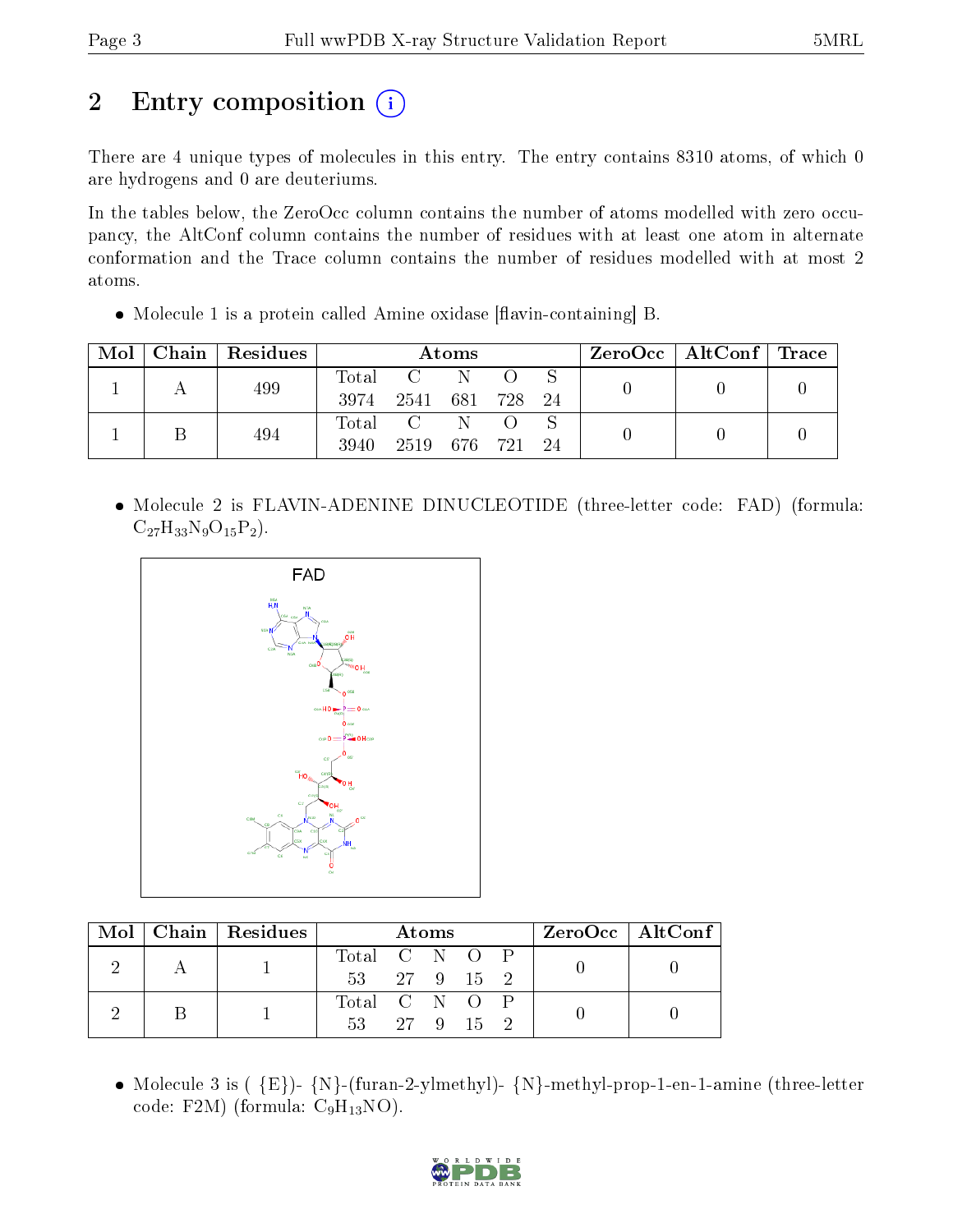

|  | Mol   Chain   Residues | Atoms       |              |             | $ZeroOcc \   \ AltConf \  $ |  |
|--|------------------------|-------------|--------------|-------------|-----------------------------|--|
|  |                        | Total C N O |              |             |                             |  |
|  |                        |             |              | $9 \quad 1$ |                             |  |
|  |                        | Total C N O |              |             |                             |  |
|  |                        |             | $\mathbf{Q}$ |             |                             |  |

 $\bullet\,$  Molecule 4 is water.

|  | $Mol$   Chain   Residues | Atoms                 | $ZeroOcc \   \$ AltConf |
|--|--------------------------|-----------------------|-------------------------|
|  | 110                      | Total O<br>110<br>110 |                         |
|  | 158                      | Total<br>158<br>158   |                         |

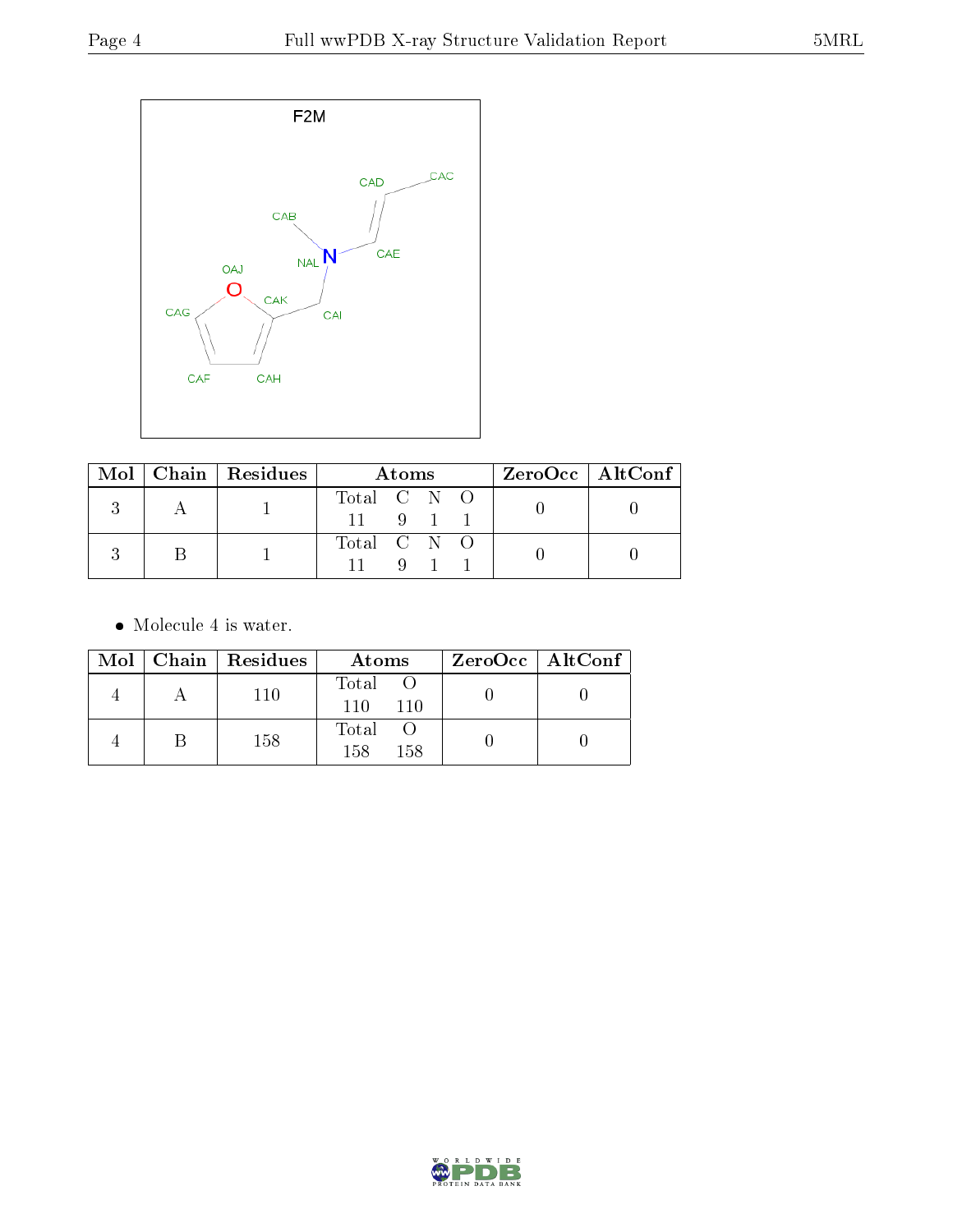# 3 Residue-property plots  $(i)$

These plots are drawn for all protein, RNA and DNA chains in the entry. The first graphic for a chain summarises the proportions of the various outlier classes displayed in the second graphic. The second graphic shows the sequence view annotated by issues in geometry and electron density. Residues are color-coded according to the number of geometric quality criteria for which they contain at least one outlier: green  $= 0$ , yellow  $= 1$ , orange  $= 2$  and red  $= 3$  or more. A red dot above a residue indicates a poor fit to the electron density (RSRZ  $> 2$ ). Stretches of 2 or more consecutive residues without any outlier are shown as a green connector. Residues present in the sample, but not in the model, are shown in grey.

• Molecule 1: Amine oxidase [flavin-containing] B



#### ម្ពឆ្ល<mark>ី ខ្ល</mark>ី <mark>ខ្ល</mark>ី  $\frac{82}{10}$  $\overline{\mathbf{r}}$  $\frac{1}{2}$  $\frac{82}{2}$ K93 N117 R120 R127 M146 E150 L155 K190 D227 D239 E243 L246 N251 M254 M280 M281 R288 K296 D318 R350 A353 S374 E379

 $\frac{8}{2}$  $\frac{165}{165}$ V413  $\frac{44}{4}$ R415 R420 R445 R448 M454 D460 L482 V489 P490 R494  $\frac{1495}{1406}$ **•**<br>Serieleu En Stedense Suuri<br><mark>S</mark>

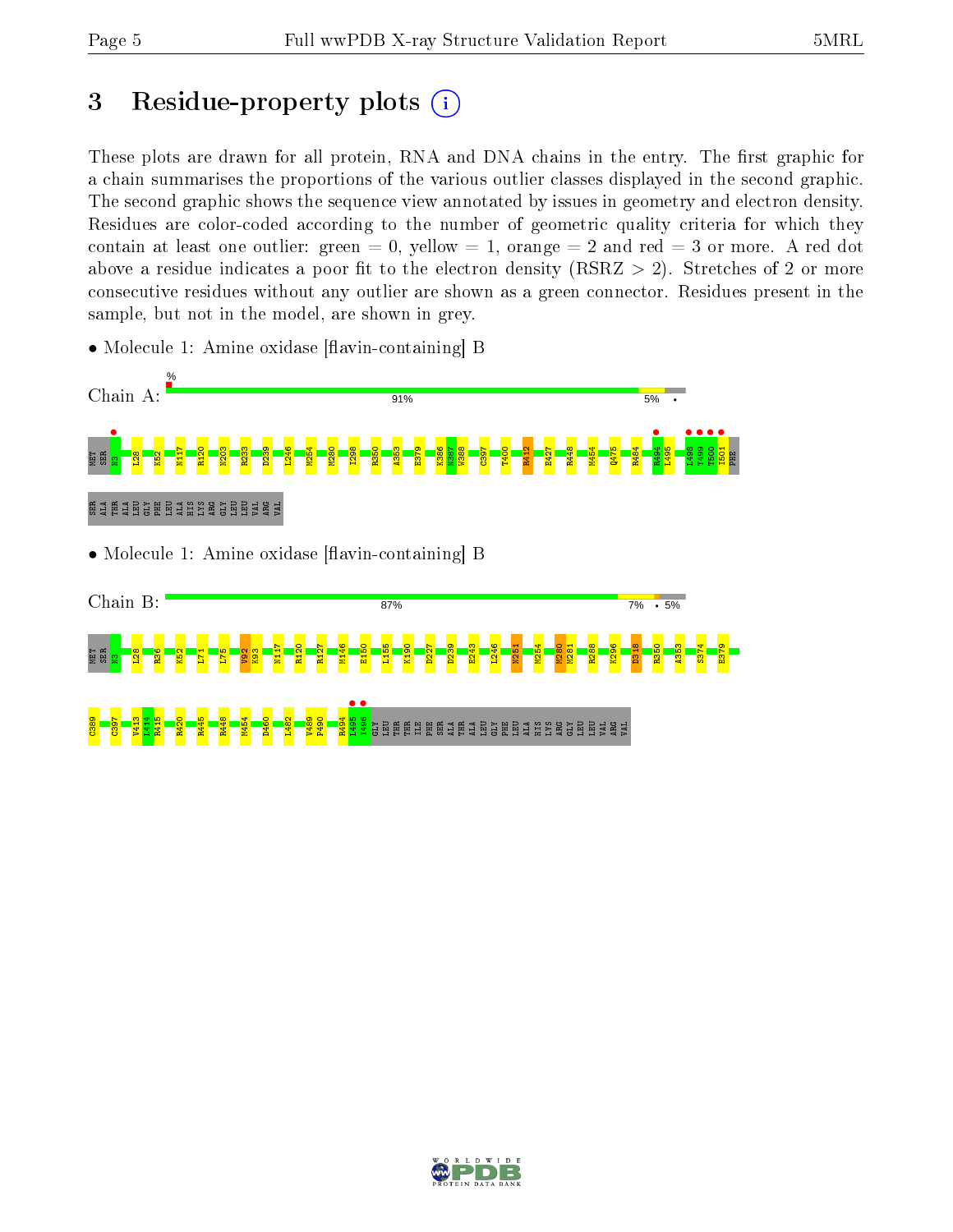# 4 Data and refinement statistics  $(i)$

| Property                                                             | <b>Value</b>                                                                          | Source     |  |
|----------------------------------------------------------------------|---------------------------------------------------------------------------------------|------------|--|
| Space group                                                          | $C$ 222                                                                               | Depositor  |  |
| Cell constants                                                       | 131.85Å<br>$223.24\text{\AA}$<br>86.48Å                                               |            |  |
| a, b, c, $\alpha$ , $\beta$ , $\gamma$                               | $90.00^\circ$<br>$90.00^\circ$<br>$90.00^\circ$                                       | Depositor  |  |
| Resolution $(\AA)$                                                   | 113.00<br>$-2.42$                                                                     | Depositor  |  |
|                                                                      | 43.12<br>$-2.42$                                                                      | <b>EDS</b> |  |
| % Data completeness                                                  | 98.0 (113.00-2.42)                                                                    | Depositor  |  |
| (in resolution range)                                                | 98.0 (43.12-2.42)                                                                     | <b>EDS</b> |  |
| $R_{merge}$                                                          | 0.17                                                                                  | Depositor  |  |
| $rac{R_{sym}}{< I/\sigma(I) > 1}$                                    | (Not available)                                                                       | Depositor  |  |
|                                                                      | $3.64$ (at 2.42Å)                                                                     | Xtriage    |  |
| Refinement program                                                   | <b>REFMAC 5.8.0135</b>                                                                | Depositor  |  |
|                                                                      | $0.168$ , $0.234$                                                                     | Depositor  |  |
| $R, R_{free}$                                                        | 0.175,<br>0.241                                                                       | DCC        |  |
| $R_{free}$ test set                                                  | 1251 reflections $(2.60\%)$                                                           | wwPDB-VP   |  |
| Wilson B-factor $(A^2)$                                              | 22.5                                                                                  | Xtriage    |  |
| Anisotropy                                                           | 0.109                                                                                 | Xtriage    |  |
| Bulk solvent $k_{sol}(e/\mathring{A}^3)$ , $B_{sol}(\mathring{A}^2)$ | $0.34$ , $31.5$                                                                       | <b>EDS</b> |  |
| L-test for twinning <sup>2</sup>                                     | $< L >$ = 0.48, $< L^2 >$ = 0.31                                                      | Xtriage    |  |
| Estimated twinning fraction                                          | 0.015 for $1/2^{\ast}h$ -1/2 <sup>*</sup> k,-3/2 <sup>*</sup> h-1/2 <sup>*</sup> k,-1 |            |  |
|                                                                      | 0.019 for $1/2^*h+1/2^*k$ , $3/2^*h-1/2^*k$ , -1                                      | Xtriage    |  |
| $F_o, F_c$ correlation                                               | 0.94                                                                                  | <b>EDS</b> |  |
| Total number of atoms                                                | 8310                                                                                  | wwPDB-VP   |  |
| Average B, all atoms $(A^2)$                                         | $25.0\,$                                                                              | wwPDB-VP   |  |

Xtriage's analysis on translational NCS is as follows: The largest off-origin peak in the Patterson function is  $4.01\%$  of the height of the origin peak. No significant pseudotranslation is detected.

<sup>&</sup>lt;sup>2</sup>Theoretical values of  $\langle |L| \rangle$ ,  $\langle L^2 \rangle$  for acentric reflections are 0.5, 0.333 respectively for untwinned datasets, and 0.375, 0.2 for perfectly twinned datasets.



<span id="page-5-1"></span><span id="page-5-0"></span><sup>1</sup> Intensities estimated from amplitudes.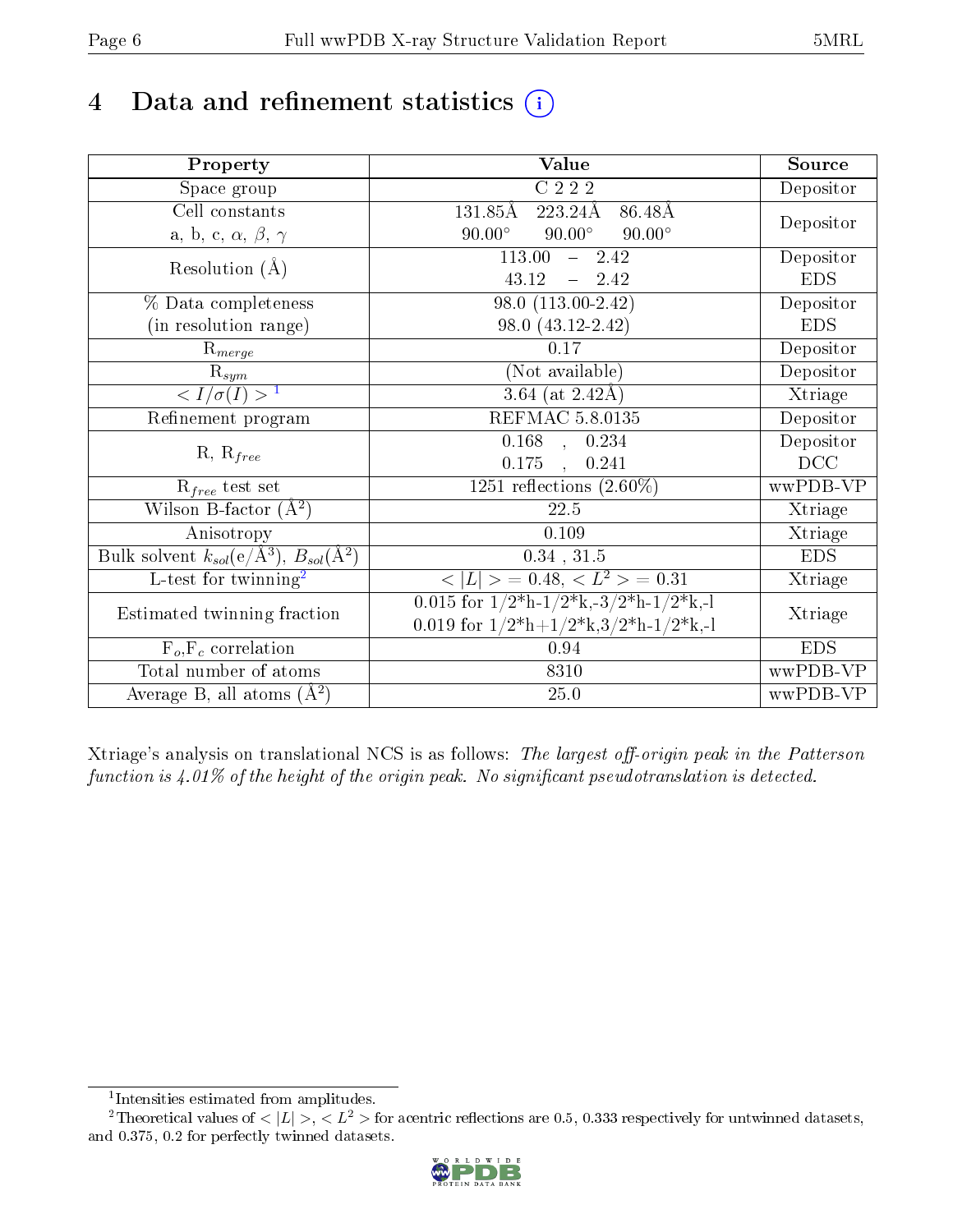# 5 Model quality  $(i)$

## 5.1 Standard geometry (i)

Bond lengths and bond angles in the following residue types are not validated in this section: FAD, F2M

The Z score for a bond length (or angle) is the number of standard deviations the observed value is removed from the expected value. A bond length (or angle) with  $|Z| > 5$  is considered an outlier worth inspection. RMSZ is the root-mean-square of all Z scores of the bond lengths (or angles).

| Mol  | Chain |                | Bond lengths        | Bond angles |                       |  |
|------|-------|----------------|---------------------|-------------|-----------------------|--|
|      |       | RMSZ           | $\# Z  > 5$         | RMSZ        | # $ Z  > 5$           |  |
|      |       | 0/4071<br>0.77 |                     | 0.87        | $5/5526$ $(0.1\%)$    |  |
|      |       | 0.82           | $1/4037(0.0\%)$     | 0.92        | $13/5479$ $(0.2\%)$   |  |
| A 11 | АH    | 0.79           | $(0.0\%)$<br>1/8108 | 0.89        | $(0.2\%)$<br>18/11005 |  |

All (1) bond length outliers are listed below:

|  |  |                             | $\begin{array}{ c c c c c c }\hline \text{Mol} & \text{Chain} & \text{Res} & \text{Type} & \text{Atoms} & \text{Z} & \text{Observed(A)} & \text{Ideal(A)} \hline \end{array}$ |  |
|--|--|-----------------------------|-------------------------------------------------------------------------------------------------------------------------------------------------------------------------------|--|
|  |  | $150$   GLU   CD-OE2   5.33 |                                                                                                                                                                               |  |

All (18) bond angle outliers are listed below:

| Mol          | Chain | Res | <b>Type</b> | Atoms                 | Z       | $\text{Observed}(^{\text{o}})$ | $Ideal(^o)$ |
|--------------|-------|-----|-------------|-----------------------|---------|--------------------------------|-------------|
| 1            | B     | 460 | ASP         | $CB-CG-OD1$           | 7.98    | 125.48                         | 118.30      |
| $\mathbf{1}$ | B     | 318 | ASP         | $CB-CG-OD1$           | 7.91    | 125.42                         | 118.30      |
| $\mathbf{1}$ | А     | 233 | $\rm{ARG}$  | NE-CZ-NH1             | 7.07    | 123.83                         | 120.30      |
| $\mathbf{1}$ | B     | 288 | $\rm{ARG}$  | NE-CZ-NH <sub>2</sub> | $-6.19$ | 117.20                         | 120.30      |
| 1            | А     | 233 | $\rm{ARG}$  | NE-CZ-NH <sub>2</sub> | $-6.01$ | 117.29                         | 120.30      |
| 1            | B     | 445 | $\rm{ARG}$  | $NE$ - $CZ$ - $NH1$   | 5.99    | 123.29                         | 120.30      |
| $\mathbf{1}$ | А     | 448 | $\rm{ARG}$  | $NE- CZ-NH1$          | 5.95    | 123.27                         | 120.30      |
| $\mathbf{1}$ | B     | 146 | <b>MET</b>  | $CB-CA-C$             | $-5.75$ | 98.91                          | 110.40      |
| $\mathbf{1}$ | B     | 318 | <b>ASP</b>  | $CB-CG-OD2$           | $-5.63$ | 113.23                         | 118.30      |
| $\mathbf{1}$ | B     | 36  | $\rm{ARG}$  | NE-CZ-NH1             | 5.42    | 123.01                         | 120.30      |
| $\mathbf{1}$ | B     | 239 | ASP         | $CB-CG-OD1$           | 5.40    | 123.16                         | 118.30      |
| $\mathbf{1}$ | B     | 280 | MET         | $CG-SD-CE$            | $-5.40$ | 91.56                          | 100.20      |
| $\mathbf{1}$ | B     | 415 | $\rm{ARG}$  | $NE- CZ-NH1$          | 5.34    | 122.97                         | 120.30      |
| 1            | А     | 412 | $\rm{ARG}$  | $NE- CZ-NH1$          | 5.30    | 122.95                         | 120.30      |
| 1            | B     | 227 | ASP         | $CB-CG-OD1$           | 5.21    | 122.99                         | 118.30      |
| $\mathbf{1}$ | B     | 415 | $\rm{ARG}$  | NE-CZ-NH <sub>2</sub> | $-5.20$ | 117.70                         | 120.30      |
| $\mathbf{1}$ | А     | 448 | $\rm{ARG}$  | NE-CZ-NH <sub>2</sub> | $-5.19$ | 117.71                         | 120.30      |
| 1            | B     | 127 | $\rm{ARG}$  | NE-CZ-NH1             | 5.18    | 122.89                         | 120.30      |

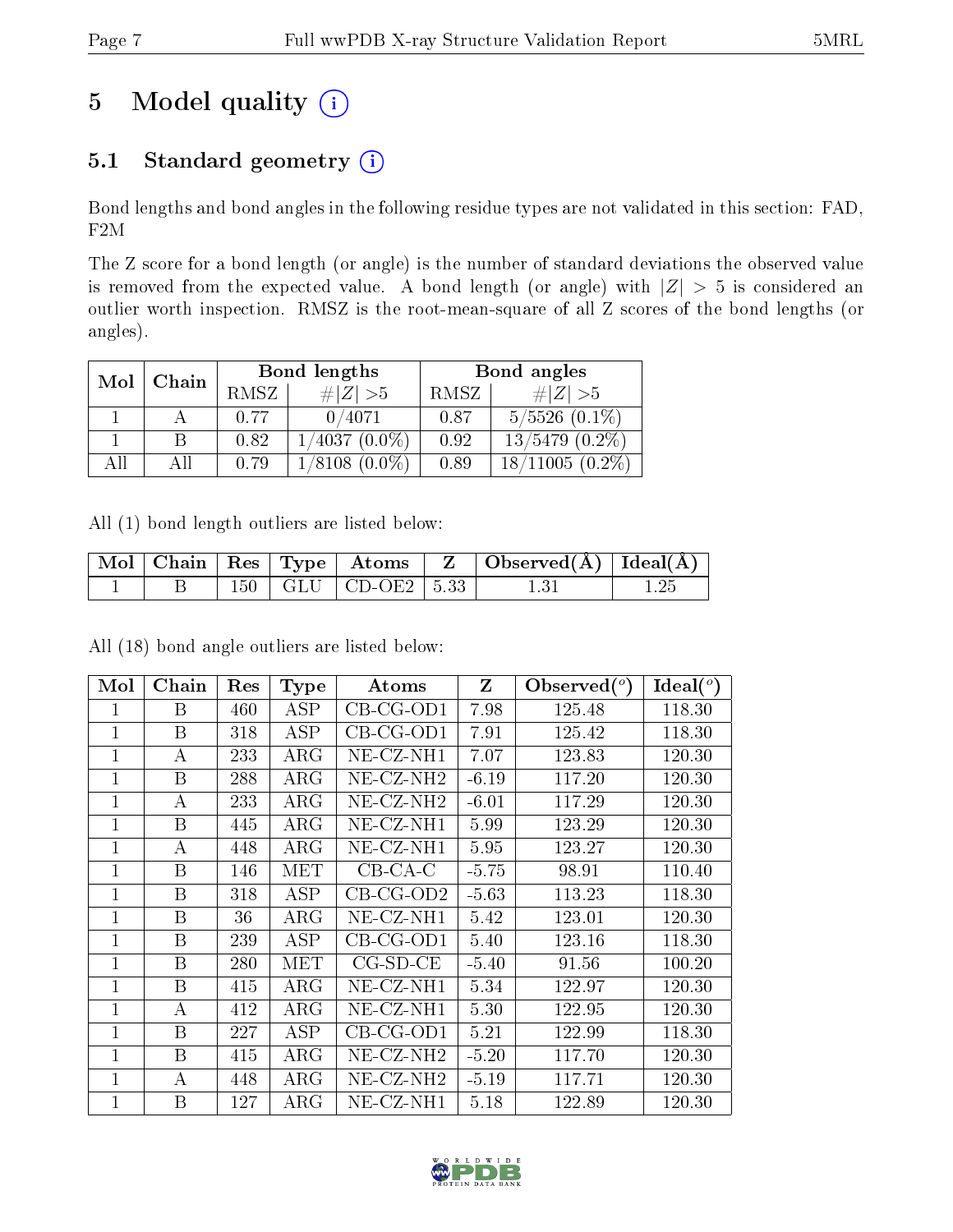There are no chirality outliers.

There are no planarity outliers.

### 5.2 Too-close contacts (i)

In the following table, the Non-H and H(model) columns list the number of non-hydrogen atoms and hydrogen atoms in the chain respectively. The H(added) column lists the number of hydrogen atoms added and optimized by MolProbity. The Clashes column lists the number of clashes within the asymmetric unit, whereas Symm-Clashes lists symmetry related clashes.

| Mol |   |      | Chain   Non-H   $H (model)$ | H(added) | Clashes | Symm-Clashes |
|-----|---|------|-----------------------------|----------|---------|--------------|
|     |   | 3974 |                             | 3976     | 15      |              |
|     | В | 3940 |                             | 3937     | 17      |              |
| റ   | А | 53   |                             | 29       |         |              |
| 2   | R | 53   |                             | 29       |         |              |
| ച   | А |      |                             |          |         |              |
| З   | В |      |                             |          |         |              |
|     | Α | 110  |                             |          |         |              |
|     | R | 158  |                             |          |         |              |
|     |   | 8310 |                             | 7971     | 27      |              |

The all-atom clashscore is defined as the number of clashes found per 1000 atoms (including hydrogen atoms). The all-atom clashscore for this structure is 2.

All (27) close contacts within the same asymmetric unit are listed below, sorted by their clash magnitude.

| $\boldsymbol{\mathrm{Atom}\text{-}1}$ | Atom-2              | Interatomic<br>distance $(A)$ | Clash<br>overlap<br>$(\AA)$ |
|---------------------------------------|---------------------|-------------------------------|-----------------------------|
| $1:B:494:ARG:N\overline{H2}$          | 4:B:701:HOH:O       | 2.01                          | 0.92                        |
| 1: A:280:MET:HE1                      | 1:B:353:ALA:HB1     | 1.70                          | 0.73                        |
| 1:A:353:ALA:HB1                       | 1: B:280:MET:HE1    | 1.75                          | 0.67                        |
| 1:A:353:ALA:CB                        | 1: B:280:MET:HE1    | 2.24                          | 0.67                        |
| 1: A:280:MET:HE1                      | 1:B:353:ALA:CB      | 2.28                          | 0.62                        |
| 1: A:386: LYS:HD3                     | 1: A:388:TRP:CE2    | 2.43                          | 0.53                        |
| 1: A:28:LEU:HD11                      | 1:A:454:MET:HE1     | 1.91                          | 0.52                        |
| 1:B:246:LEU:HB3                       | 1: B: 254: MET: HE1 | 1.91                          | 0.52                        |
| $1:$ A:280:MET:HG3                    | 1:B:389:CYS:HB2     | 1.92                          | 0.50                        |
| 1:A:203:ASN:ND2                       | 1:A:475:GLN:HB2     | 2.26                          | 0.50                        |
| 1: A:246:LEU:HB3                      | 1: A:254: MET:HE1   | 1.92                          | 0.50                        |
| 1:B:117:ASN:HD22                      | 1:B:120:ARG:HH21    | 1.60                          | 0.49                        |
| 1:B:92:VAL:HB                         | 1:B:318:ASP:OD2     | 2.12                          | 0.49                        |
| 1: B:281: MET:HB3                     | 1:B:413:VAL:HG11    | 1.96                          | 0.47                        |
| 1: A: 386: LYS: HE3                   | 4: A:750:HOH:O      | 2.14                          | 0.46                        |

Continued on next page...

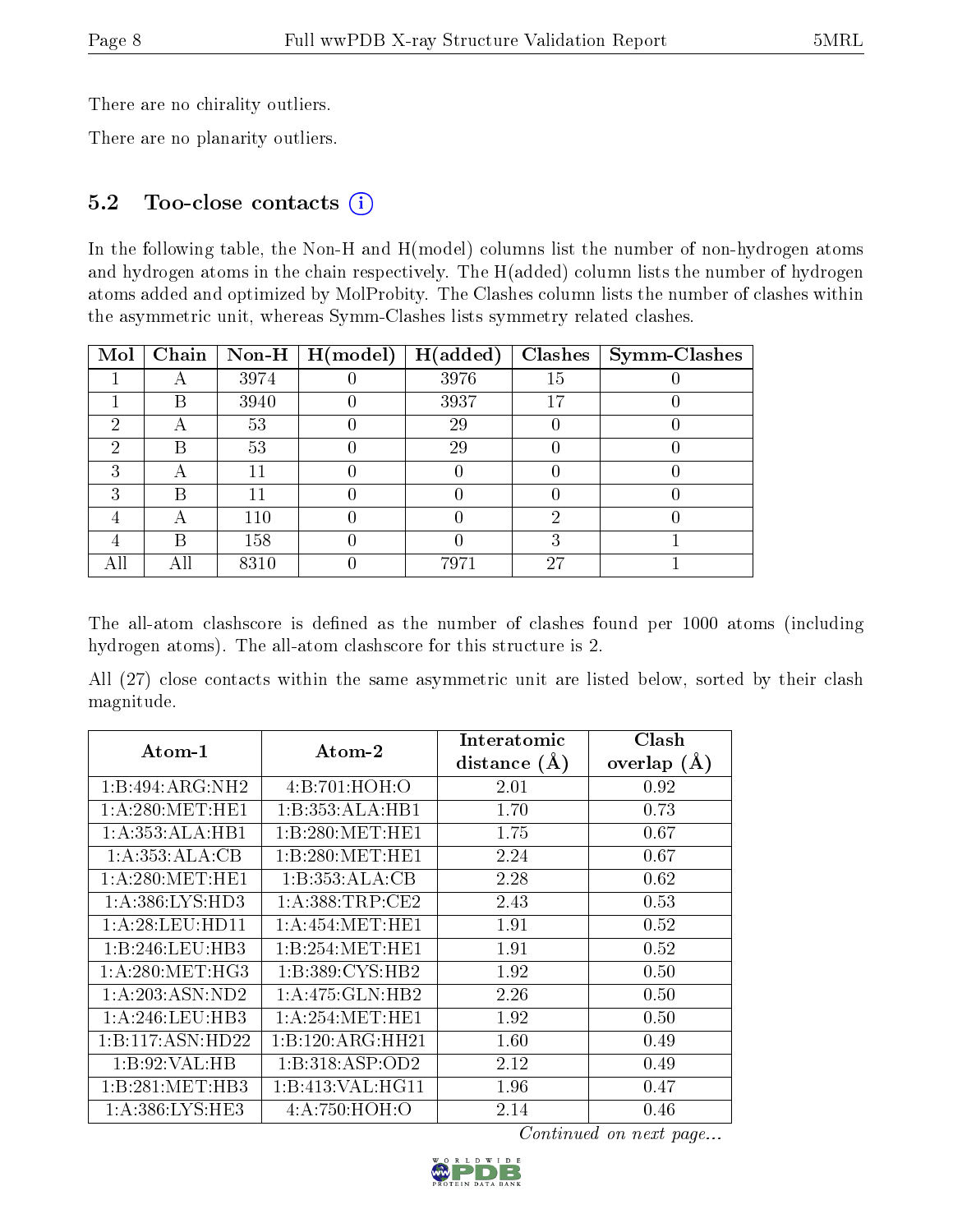| $Atom-1$         | Atom-2             | Interatomic<br>distance $(A)$ | Clash<br>overlap $(A)$ |
|------------------|--------------------|-------------------------------|------------------------|
| 1:B:28:LEU:HD11  | 1:B:454:MET:HE1    | 2.01                          | 0.42                   |
| 1: A:400:THR:HB  | 1: A:427: GLU: HG2 | 2.02                          | 0.42                   |
| 1:B:246:LEU:HD22 | 1:B:254:MET:HE2    | 2.02                          | 0.42                   |
| 1:B:71:LEU:O     | 1:B:75:LEU:HG      | 2.20                          | 0.41                   |
| 1:A:484:ARG:NH1  | 4: A:708:HOH:O     | 2.53                          | 0.41                   |
| 1:B:489:VAL:N    | 1:B:490:PRO:HD2    | 2.35                          | 0.41                   |
| 1:A:239:ASP:HB3  | 1:A:246:LEU:HB2    | 2.01                          | 0.41                   |
| 1:B:243:GLU:O    | 1:B:420:ARG:NH1    | 2.54                          | 0.41                   |
| 1: A:298: ILE:N  | 1:A:298:ILE:HD12   | 2.36                          | 0.41                   |
| 1:B:448:ARG:HD3  | 4:B:708:HOH:O      | 2.19                          | 0.41                   |
| 1:A:117:ASN:HD22 | 1:A:120:ARG:HH21   | 1.68                          | 0.40                   |
| 1:B:296:LYS:NZ   | 4:B:709:HOH:O      | 2.55                          | 0.40                   |

Continued from previous page...

All (1) symmetry-related close contacts are listed below. The label for Atom-2 includes the symmetry operator and encoded unit-cell translations to be applied.

| Atom-2                                  |                         | Interatomic    | Clash         |  |
|-----------------------------------------|-------------------------|----------------|---------------|--|
| Atom-1                                  |                         | distance $(A)$ | overlap $(A)$ |  |
| $4 \cdot B \cdot 802 \cdot HOH \cdot O$ | 4:B:802:HOH:O[4<br>5651 | ).56           | - 64          |  |

### 5.3 Torsion angles (i)

#### 5.3.1 Protein backbone  $(i)$

In the following table, the Percentiles column shows the percent Ramachandran outliers of the chain as a percentile score with respect to all X-ray entries followed by that with respect to entries of similar resolution.

The Analysed column shows the number of residues for which the backbone conformation was analysed, and the total number of residues.

| Mol | Chain | Analysed         | Favoured   Allowed   Outliers |          |          | Percentiles |    |
|-----|-------|------------------|-------------------------------|----------|----------|-------------|----|
|     |       | $497/520(96\%)$  | 476 (96%)                     | 20(4%)   | $1(0\%)$ | 47          | 61 |
|     |       | 492/520(95%)     | $-477(97%)$                   | 13(3%)   | $2(0\%)$ | -34         | 47 |
| All | All   | $989/1040(95\%)$ | $-953(96\%)$                  | 33 (3\%) | $3(0\%)$ |             | 54 |

All (3) Ramachandran outliers are listed below:

| Mol                    | Chain   Res |     | <b>Type</b> |  |  |  |  |
|------------------------|-------------|-----|-------------|--|--|--|--|
|                        | В           | 251 | <b>ASN</b>  |  |  |  |  |
| Continued on next page |             |     |             |  |  |  |  |

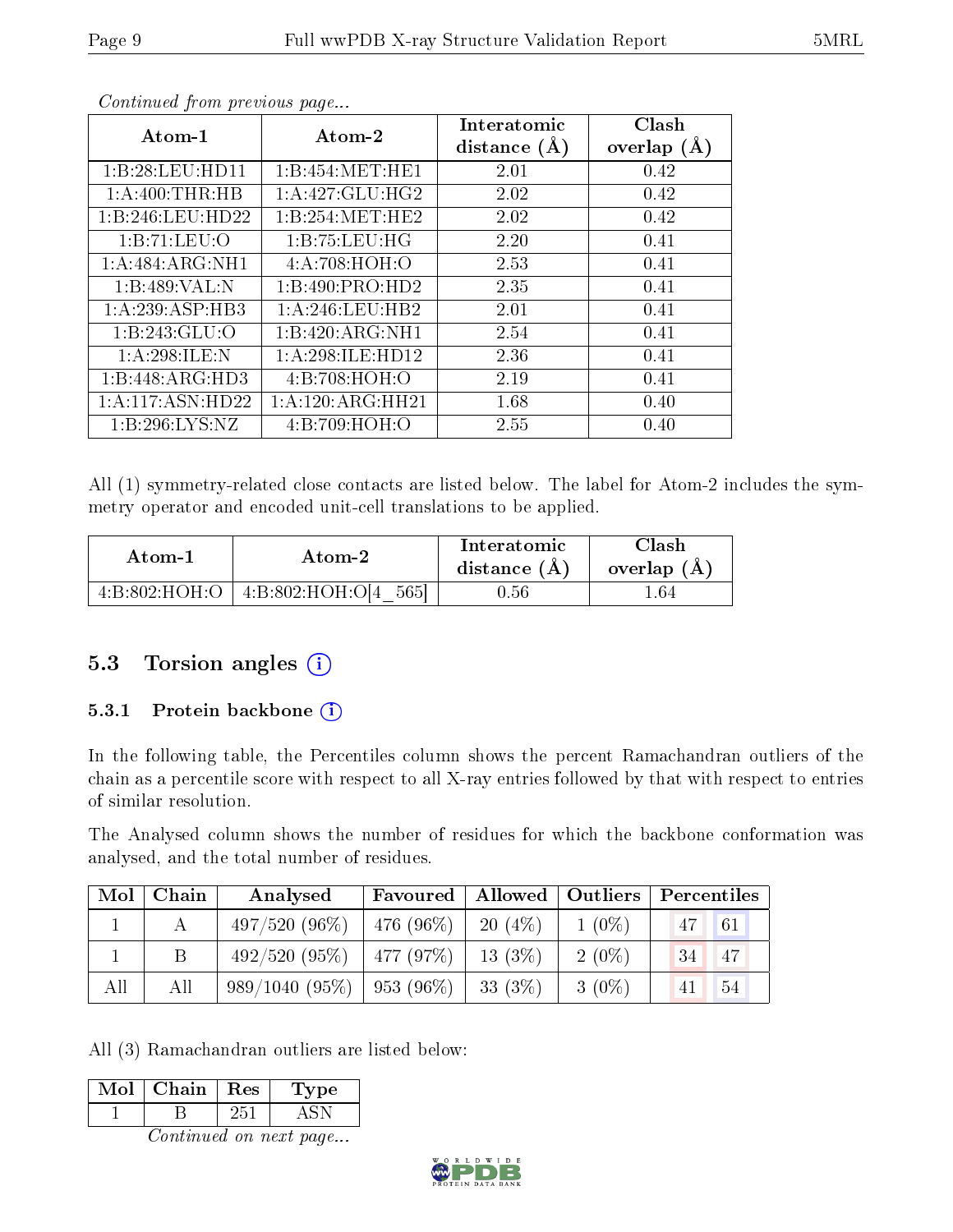Continued from previous page...

| VIol | Chain | Res | 1'ype |
|------|-------|-----|-------|
|      |       | ビヒ  |       |
|      |       |     |       |

#### 5.3.2 Protein sidechains  $(i)$

In the following table, the Percentiles column shows the percent sidechain outliers of the chain as a percentile score with respect to all X-ray entries followed by that with respect to entries of similar resolution.

The Analysed column shows the number of residues for which the sidechain conformation was analysed, and the total number of residues.

| Mol | Chain | Analysed        | Rotameric<br>Outliers |            | Percentiles       |  |  |
|-----|-------|-----------------|-----------------------|------------|-------------------|--|--|
|     |       | $428/444(96\%)$ | $422(99\%)$           | 6 $(1\%)$  | $\sqrt{81}$<br>67 |  |  |
|     |       | $424/444(96\%)$ | 414 (98\%)            | $10(2\%)$  | 67<br>49          |  |  |
| All | All   | 852/888 (96%)   | 836 (98\%)            | 16 $(2\%)$ | 57                |  |  |

All (16) residues with a non-rotameric sidechain are listed below:

| Mol            | Chain              | $\operatorname{Res}% \left( \mathcal{N}\right) \equiv\operatorname{Res}(\mathcal{N}_{0})\cap\mathcal{N}_{1}$ | Type                   |
|----------------|--------------------|--------------------------------------------------------------------------------------------------------------|------------------------|
| 1              | А                  | 350                                                                                                          | ARG                    |
| $\mathbf{1}$   | $\overline{\rm A}$ | 379                                                                                                          | $\overline{{\rm GLU}}$ |
| $\mathbf{1}$   | $\overline{A}$     | 397                                                                                                          | <b>CYS</b>             |
| $\mathbf{1}$   | $\overline{\rm A}$ | 412                                                                                                          | $\rm{ARG}$             |
| $\mathbf{1}$   | $\overline{A}$     | 495                                                                                                          | <b>LEU</b>             |
| $\mathbf{1}$   | $\overline{\rm A}$ | 501                                                                                                          | ILE                    |
| $\mathbf{1}$   | $\rm \bar{B}$      | 92                                                                                                           | <b>VAL</b>             |
| $\mathbf{1}$   | B                  | 93                                                                                                           | <b>LYS</b>             |
| $\mathbf{1}$   | Β                  | 155                                                                                                          | LEU                    |
| $\mathbf{1}$   | B                  | 190                                                                                                          | <b>LYS</b>             |
| $\overline{1}$ | Β                  | 251                                                                                                          | <b>ASN</b>             |
| $\mathbf 1$    | Β                  | 350                                                                                                          | $\rm{ARG}$             |
| $\mathbf{1}$   | B                  | 374                                                                                                          | SER                    |
| $\overline{1}$ | B                  | 379                                                                                                          | GLU                    |
| $\mathbf{1}$   | Β                  | 397                                                                                                          | <b>CYS</b>             |
| 1              | В                  | 482                                                                                                          | LEU                    |

Some sidechains can be flipped to improve hydrogen bonding and reduce clashes. All (6) such sidechains are listed below:

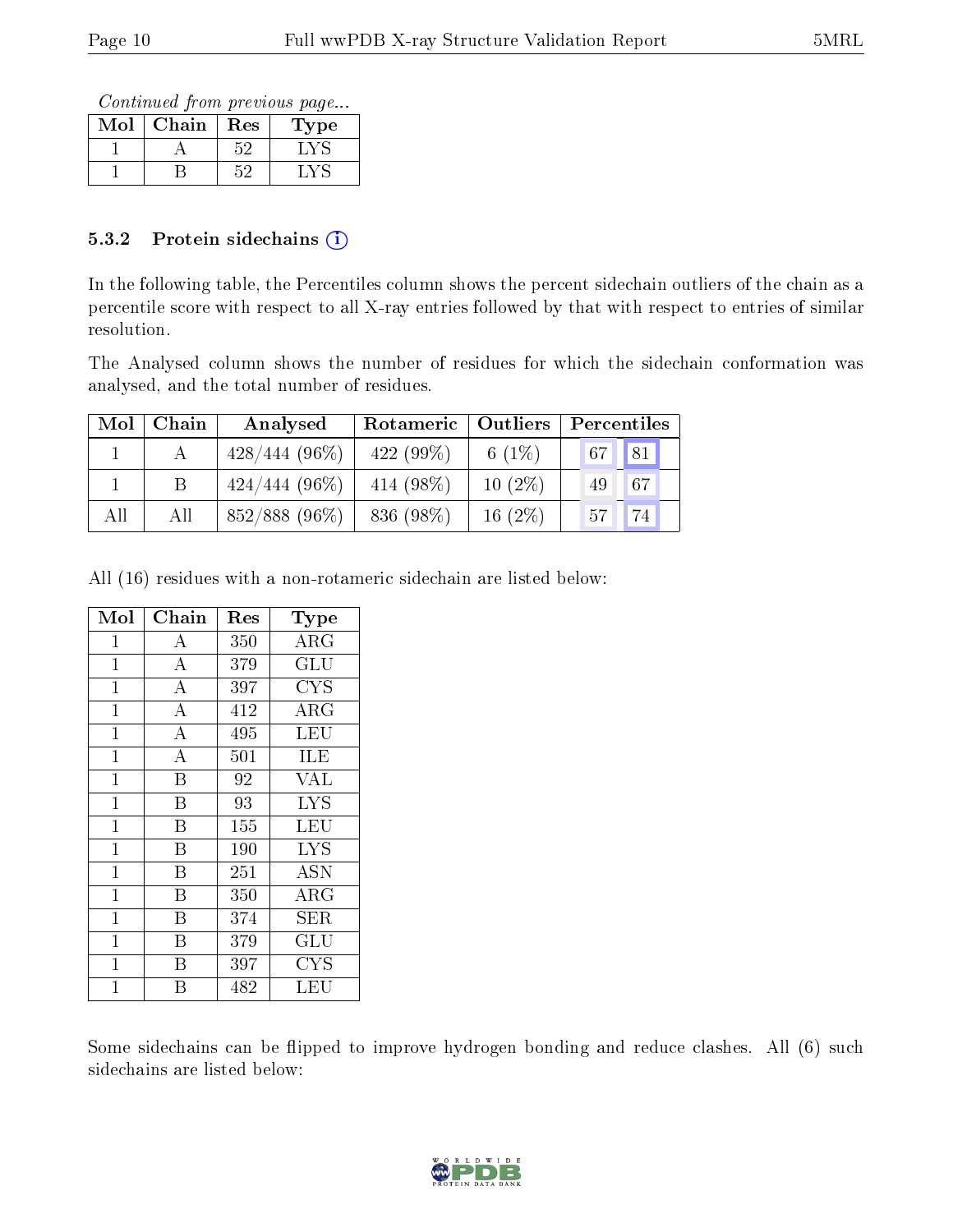| Mol | Chain | Res | Type                      |
|-----|-------|-----|---------------------------|
|     |       | 117 | $\overline{\mathrm{ASN}}$ |
|     |       | 170 | <b>ASN</b>                |
|     |       | 251 | <b>ASN</b>                |
|     |       | 117 | <b>ASN</b>                |
|     | К     | 251 | <b>ASN</b>                |
|     |       | 464 | GL N                      |

#### 5.3.3 RNA  $(i)$

There are no RNA molecules in this entry.

#### 5.4 Non-standard residues in protein, DNA, RNA chains (i)

There are no non-standard protein/DNA/RNA residues in this entry.

#### 5.5 Carbohydrates (i)

There are no carbohydrates in this entry.

### 5.6 Ligand geometry  $(i)$

4 ligands are modelled in this entry.

In the following table, the Counts columns list the number of bonds (or angles) for which Mogul statistics could be retrieved, the number of bonds (or angles) that are observed in the model and the number of bonds (or angles) that are dened in the Chemical Component Dictionary. The Link column lists molecule types, if any, to which the group is linked. The Z score for a bond length (or angle) is the number of standard deviations the observed value is removed from the expected value. A bond length (or angle) with  $|Z| > 2$  is considered an outlier worth inspection. RMSZ is the root-mean-square of all Z scores of the bond lengths (or angles).

| Mol            | Chain       |   |     | Res            |            |      | Link            |           | Bond lengths |                             |  | Bond angles |  |
|----------------|-------------|---|-----|----------------|------------|------|-----------------|-----------|--------------|-----------------------------|--|-------------|--|
|                | <b>Type</b> |   |     |                | Counts     | RMSZ | # $ Z  > 2$     | Counts    | RMSZ         | # $ Z  > 2$                 |  |             |  |
| $\overline{2}$ | FAD         | B | 600 | 1,3            | 51, 58, 58 | 1.12 | 4(7%)           | 60,89,89  | 2.05         | $(26\%)$<br>$16-$           |  |             |  |
| 3              | F2M         | А | 601 | $\overline{2}$ | 8,11,11    | 4.78 | 5(62%)          | 4,13,13   | 2.34         | $2(50\%)$                   |  |             |  |
| 3              | F2M         | B | 601 | $\overline{2}$ | 8,11,11    | 5.87 | 5(62%)          | 4, 13, 13 | 0.98         |                             |  |             |  |
| $\overline{2}$ | FAD         | А | 600 | 1,3            | 51, 58, 58 | 0.92 | $^{\prime}1\%)$ | 60,89,89  | 1.90         | $(26\%)$<br>16 <sup>°</sup> |  |             |  |

In the following table, the Chirals column lists the number of chiral outliers, the number of chiral centers analysed, the number of these observed in the model and the number defined in the Chemical Component Dictionary. Similar counts are reported in the Torsion and Rings columns.

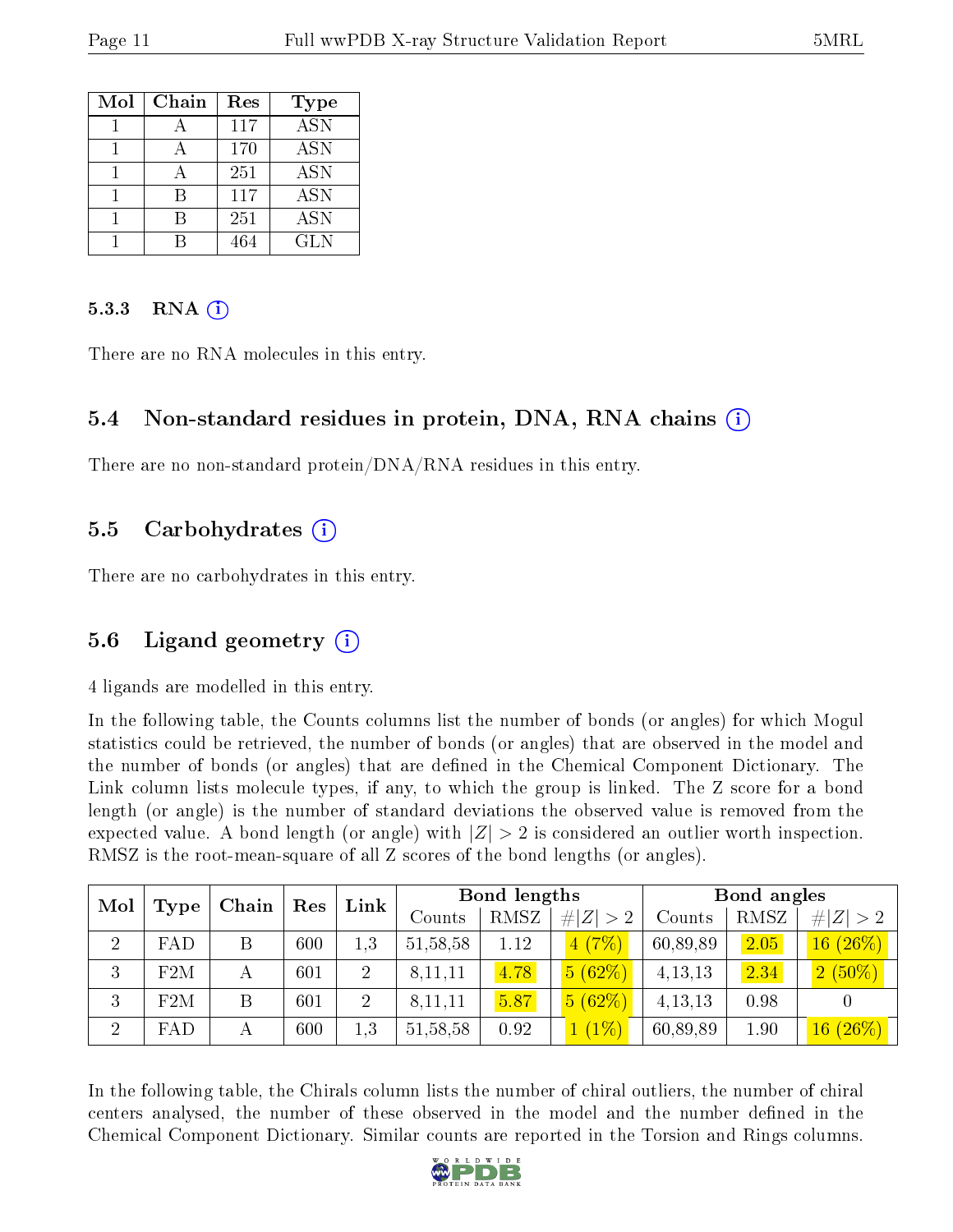| Mol            | Type       | Chain | Res <sub>1</sub> |     | $Link \, \,$ Chirals | <b>Torsions</b> | Rings   |
|----------------|------------|-------|------------------|-----|----------------------|-----------------|---------|
| $\overline{2}$ | FAD        | Β     | 600              | 1,3 |                      | 4/30/50/50      | 0/6/6/6 |
|                | F2M        | А     | 601              | 2   |                      | 3/6/7/7         | 0/1/1/1 |
| 3              | F2M        | Β     | 601              | 2   |                      | 2/6/7/7         | 0/1/1/1 |
|                | <b>FAD</b> |       | 600              | 1,3 |                      | 1/30/50/50      | 0/6/6/6 |

'-' means no outliers of that kind were identified.

All (15) bond length outliers are listed below:

| Mol            | Chain | Res | <b>Type</b> | Atoms          | Z        | Observed $(A)$ | Ideal(A) |
|----------------|-------|-----|-------------|----------------|----------|----------------|----------|
| 3              | Β     | 601 | F2M         | CAB-NAL        | $-14.37$ | 1.29           | 1.46     |
| 3              | А     | 601 | F2M         | CAB-NAL        | $-10.66$ | 1.34           | 1.46     |
| 3              | А     | 601 | F2M         | CAE-CAD        | 5.74     | 1.49           | 1.32     |
| 3              | B     | 601 | F2M         | CAH-CAK        | $-5.29$  | 1.32           | 1.39     |
| 3              | B     | 601 | F2M         | CAE-CAD        | 5.23     | 1.47           | 1.32     |
| $\overline{2}$ | B     | 600 | FAD         | $C10-N1$       | 4.08     | 1.38           | 1.33     |
| 3              | А     | 601 | F2M         | CAH-CAK        | $-3.90$  | 1.34           | 1.39     |
| $\overline{2}$ | A     | 600 | FAD         | $C10-N1$       | 3.45     | 1.37           | 1.33     |
| 3              | А     | 601 | F2M         | CAC-CAD        | $-3.25$  | 1.36           | 1.49     |
| 3              | А     | 601 | F2M         | CAI-CAK        | 2.70     | 1.54           | 1.51     |
| $\overline{2}$ | B     | 600 | FAD         | $C4X-N5$       | 2.63     | 1.37           | 1.33     |
| $\overline{2}$ | B     | 600 | FAD         | $C4-N3$        | 2.40     | 1.37           | 1.33     |
| 3              | B     | 601 | F2M         | CAC-CAD        | $-2.30$  | 1.40           | 1.49     |
| $\overline{2}$ | В     | 600 | FAD         | $O4B-C4B$      | $-2.05$  | 1.40           | 1.45     |
| 3              | Β     | 601 | F2M         | <b>CAI-NAL</b> | $-2.00$  | 1.43           | 1.45     |

All (34) bond angle outliers are listed below:

| Mol            | Chain | Res | <b>Type</b> | $\rm{Atoms}$                             | Z       | Observed $(°)$ | Ideal $(^\circ)$ |
|----------------|-------|-----|-------------|------------------------------------------|---------|----------------|------------------|
| $\overline{2}$ | B     | 600 | FAD         | $C4-N3-C2$                               | 7.19    | 121.21         | 115.14           |
| $\overline{2}$ | B     | 600 | FAD         | $C4X-N5-C5X$                             | 5.40    | 122.17         | 116.77           |
| $\overline{2}$ | А     | 600 | FAD         | $C4X-N5-C5X$                             | 4.68    | 121.45         | 116.77           |
| $\overline{2}$ | B     | 600 | FAD         | $C1'$ -N <sub>10</sub> -C <sub>9</sub> A | 4.58    | 121.90         | 118.29           |
| $\overline{2}$ | B     | 600 | FAD         | $N3A-C2A-N1A$                            | $-4.52$ | 121.62         | 128.68           |
| $\overline{2}$ | B     | 600 | FAD         | $O4B$ -C1B-C2B                           | $-4.29$ | 100.65         | 106.93           |
| $\overline{2}$ | А     | 600 | FAD         | $C1'$ -N <sub>10</sub> -C <sub>9</sub> A | 4.21    | 121.61         | 118.29           |
| $\overline{2}$ | А     | 600 | FAD         | $C10-C4X-N5$                             | $-4.11$ | 118.42         | 121.26           |
| $\overline{2}$ | B     | 600 | FAD         | $C9A-C5X-N5$                             | $-4.05$ | 116.03         | 122.36           |
| $\overline{2}$ | А     | 600 | FAD         | $C4-N3-C2$                               | 3.86    | 118.40         | 115.14           |
| $\overline{2}$ | А     | 600 | FAD         | N3A-C2A-N1A                              | $-3.70$ | 122.90         | 128.68           |
| $\overline{2}$ | А     | 600 | FAD         | $C9A-N10-C10$                            | $-3.66$ | 117.11         | 121.91           |
| 3              | А     | 601 | F2M         | CAI-CAK-CAH                              | $-3.60$ | 123.18         | 129.06           |
| $\overline{2}$ | А     | 600 | FAD         | $C1B-N9A-C4A$                            | $-3.44$ | 120.59         | 126.64           |

Continued on next page...

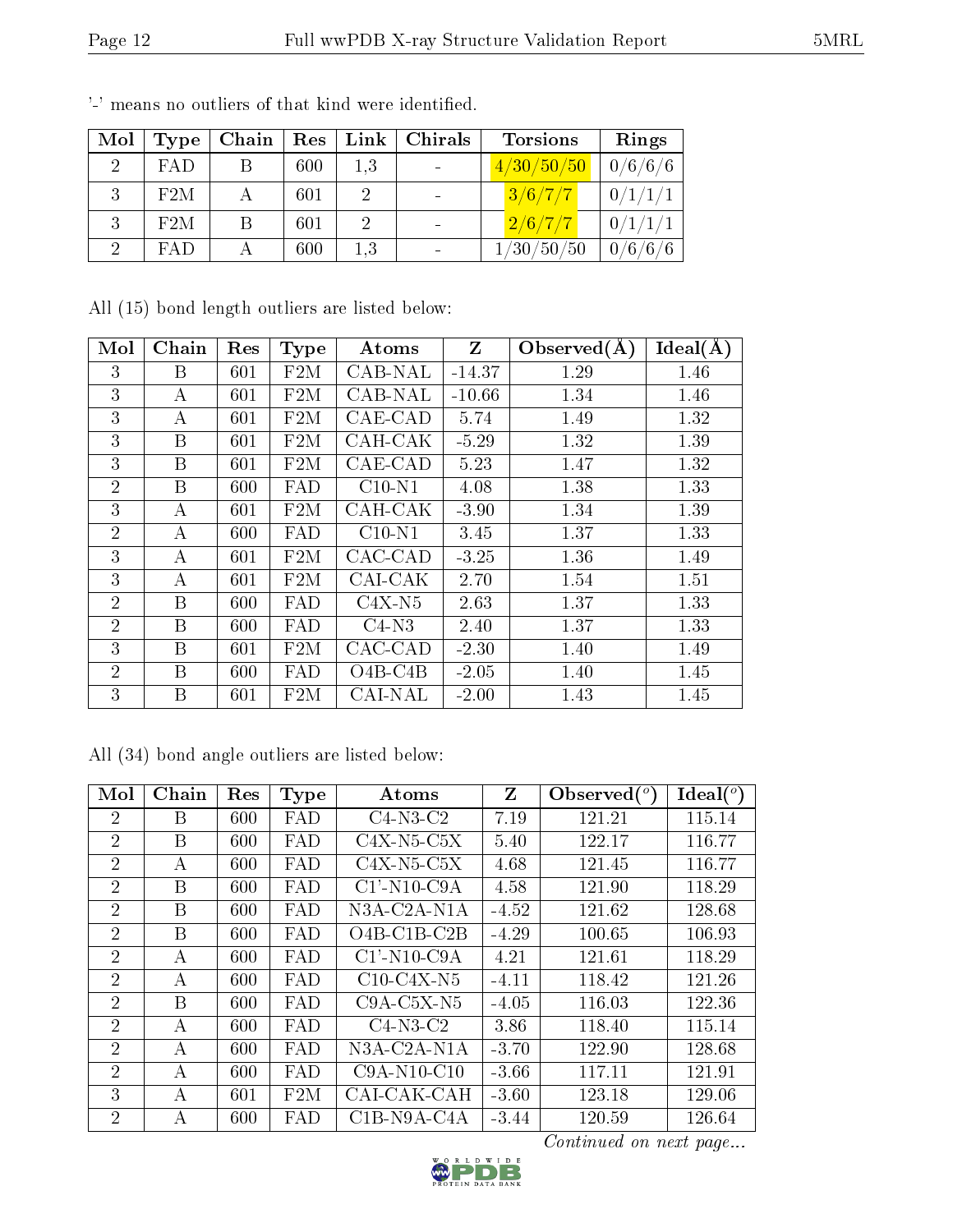| Mol            | Chain | Res     | Type       | <b>Atoms</b>                            | $Z_{\parallel}$ | Observed $(°)$ | $Ideal(^o)$ |
|----------------|-------|---------|------------|-----------------------------------------|-----------------|----------------|-------------|
| $\overline{2}$ | А     | 600     | FAD        | $C9A-C5X-N5$                            | $-3.38$         | 117.08         | 122.36      |
| $\overline{2}$ | B     | 600     | FAD        | $C1'$ -N <sub>10</sub> -C <sub>10</sub> | $-3.20$         | 115.54         | 118.41      |
| $\overline{2}$ | B     | 600     | FAD        | $C4X-C10-N10$                           | $-3.13$         | 117.09         | 120.30      |
| $\overline{2}$ | A     | 600     | FAD        | $O3'-C3'-C4'$                           | $-3.05$         | 101.45         | 108.81      |
| $\overline{2}$ | А     | $600\,$ | FAD        | $C1'$ -N <sub>10</sub> -C <sub>10</sub> | $-2.99$         | 115.73         | 118.41      |
| $\overline{2}$ | А     | $600\,$ | <b>FAD</b> | $C8M-C8-C7$                             | 2.87            | 126.62         | 120.74      |
| $\overline{2}$ | B     | 600     | FAD        | $C4-C4X-N5$                             | 2.80            | 121.80         | 118.60      |
| $\overline{2}$ | А     | $600\,$ | FAD        | P-O3P-PA                                | $-2.54$         | 124.11         | 132.83      |
| $\overline{2}$ | B     | 600     | FAD        | $C4-C4X-C10$                            | $-2.43$         | 118.34         | 119.95      |
| $\overline{2}$ | B     | $600\,$ | FAD        | $C8M-C8-C9$                             | $-2.26$         | 114.93         | 120.34      |
| $\overline{2}$ | A     | $600\,$ | FAD        | $C9-C9A-C5X$                            | $-2.26$         | 116.02         | 119.88      |
| $\overline{2}$ | А     | 600     | FAD        | $O5'$ -P- $O1P$                         | $-2.24$         | 100.31         | 109.07      |
| $\overline{2}$ | B     | 600     | FAD        | $C8M-C8-C7$                             | 2.21            | 125.26         | 120.74      |
| $\overline{2}$ | А     | $600\,$ | FAD        | $C8M-C8-C9$                             | $-2.14$         | 115.22         | 120.34      |
| $\overline{2}$ | B     | 600     | FAD        | $C5'-C4'-C3'$                           | $-2.14$         | 108.07         | 112.20      |
| $\overline{2}$ | B     | 600     | FAD        | $C4X-C4-N3$                             | $-2.13$         | 120.52         | 123.43      |
| $\overline{2}$ | A     | 600     | FAD        | $C4-C4X-N5$                             | 2.11            | 121.01         | 118.60      |
| $\overline{2}$ | B     | 600     | FAD        | $C10-C4X-N5$                            | $-2.07$         | 119.83         | 121.26      |
| $\overline{2}$ | B     | 600     | FAD        | P-O3P-PA                                | $-2.04$         | 125.82         | 132.83      |
| 3              | А     | 601     | F2M        | CAK-CAI-NAL                             | 2.01            | 114.73         | 112.12      |

Continued from previous page...

There are no chirality outliers.

All (10) torsion outliers are listed below:

| Mol            | Chain | Res | Type       | <b>Atoms</b>                                          |
|----------------|-------|-----|------------|-------------------------------------------------------|
| 3              | А     | 601 | F2M        | CAK-CAI-NAL-CAE                                       |
| 3              | A     | 601 | F2M        | CAK-CAI-NAL-CAB                                       |
| 3              | А     | 601 | F2M        | NAL-CAI-CAK-CAH                                       |
| 3              | В     | 601 | F2M        | CAK-CAI-NAL-CAE                                       |
| 3              | В     | 601 | F2M        | CAK-CAI-NAL-CAB                                       |
| $\overline{2}$ | В     | 600 | <b>FAD</b> | $PA$ -O3P-P-O5'                                       |
| $\overline{2}$ | В     | 600 | <b>FAD</b> | $O4B-C4B-C5B-O5B$                                     |
| $\mathfrak{D}$ | В     | 600 | FAD        | $C5B-O5B-PA-O3P$                                      |
| $\overline{2}$ | А     | 600 | <b>FAD</b> | O4B-C4B-C5B-O5B                                       |
| 2              |       | 600 | FAD        | C <sub>5</sub> B-O <sub>5</sub> B-PA-O <sub>1</sub> A |

There are no ring outliers.

No monomer is involved in short contacts.

The following is a two-dimensional graphical depiction of Mogul quality analysis of bond lengths, bond angles, torsion angles, and ring geometry for all instances of the Ligand of Interest. In addition, ligands with molecular weight  $> 250$  and outliers as shown on the validation Tables will

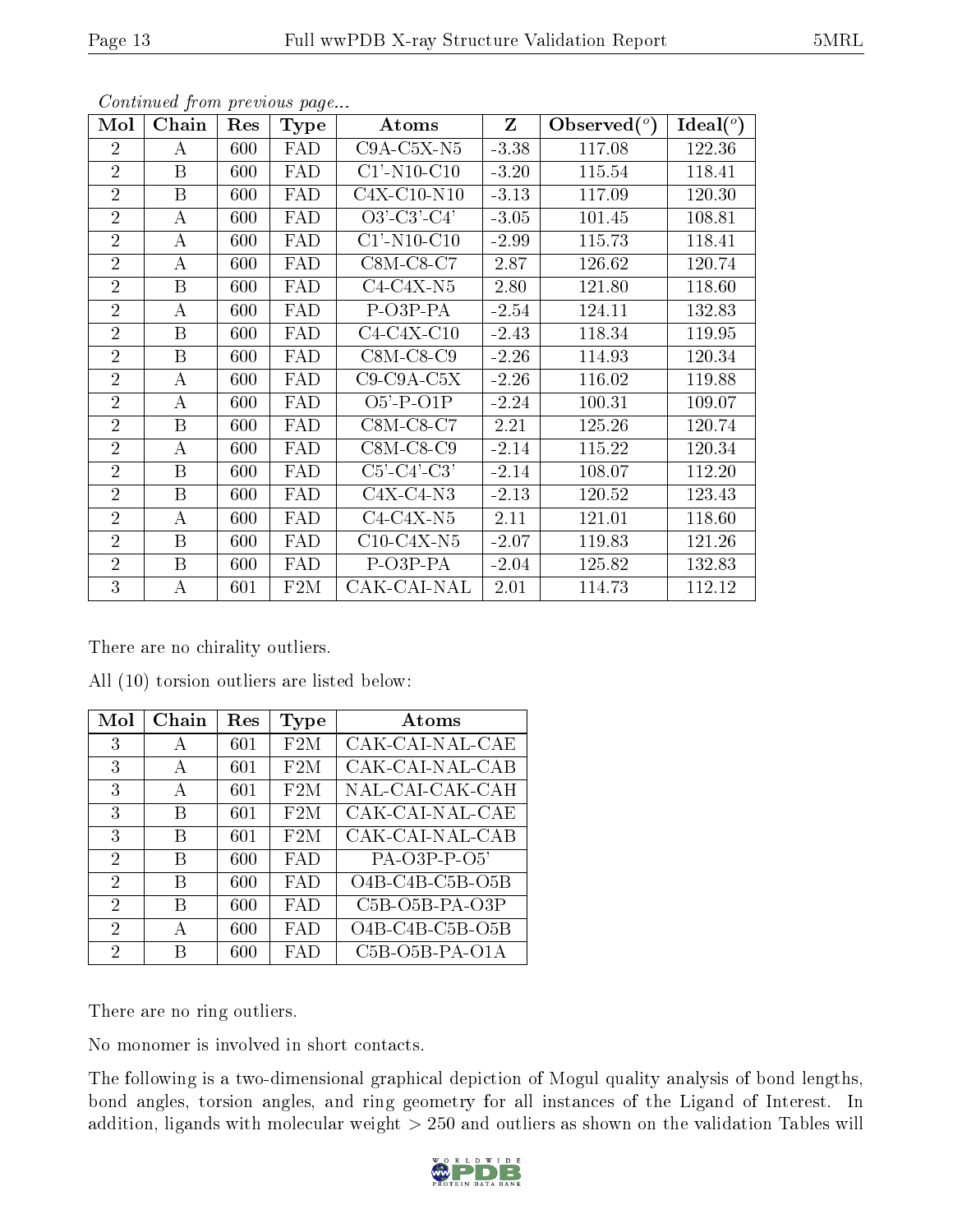also be included. For torsion angles, if less then 5% of the Mogul distribution of torsion angles is within 10 degrees of the torsion angle in question, then that torsion angle is considered an outlier. Any bond that is central to one or more torsion angles identified as an outlier by Mogul will be highlighted in the graph. For rings, the root-mean-square deviation (RMSD) between the ring in question and similar rings identified by Mogul is calculated over all ring torsion angles. If the average RMSD is greater than 60 degrees and the minimal RMSD between the ring in question and any Mogul-identified rings is also greater than 60 degrees, then that ring is considered an outlier. The outliers are highlighted in purple. The color gray indicates Mogul did not find sufficient equivalents in the CSD to analyse the geometry.



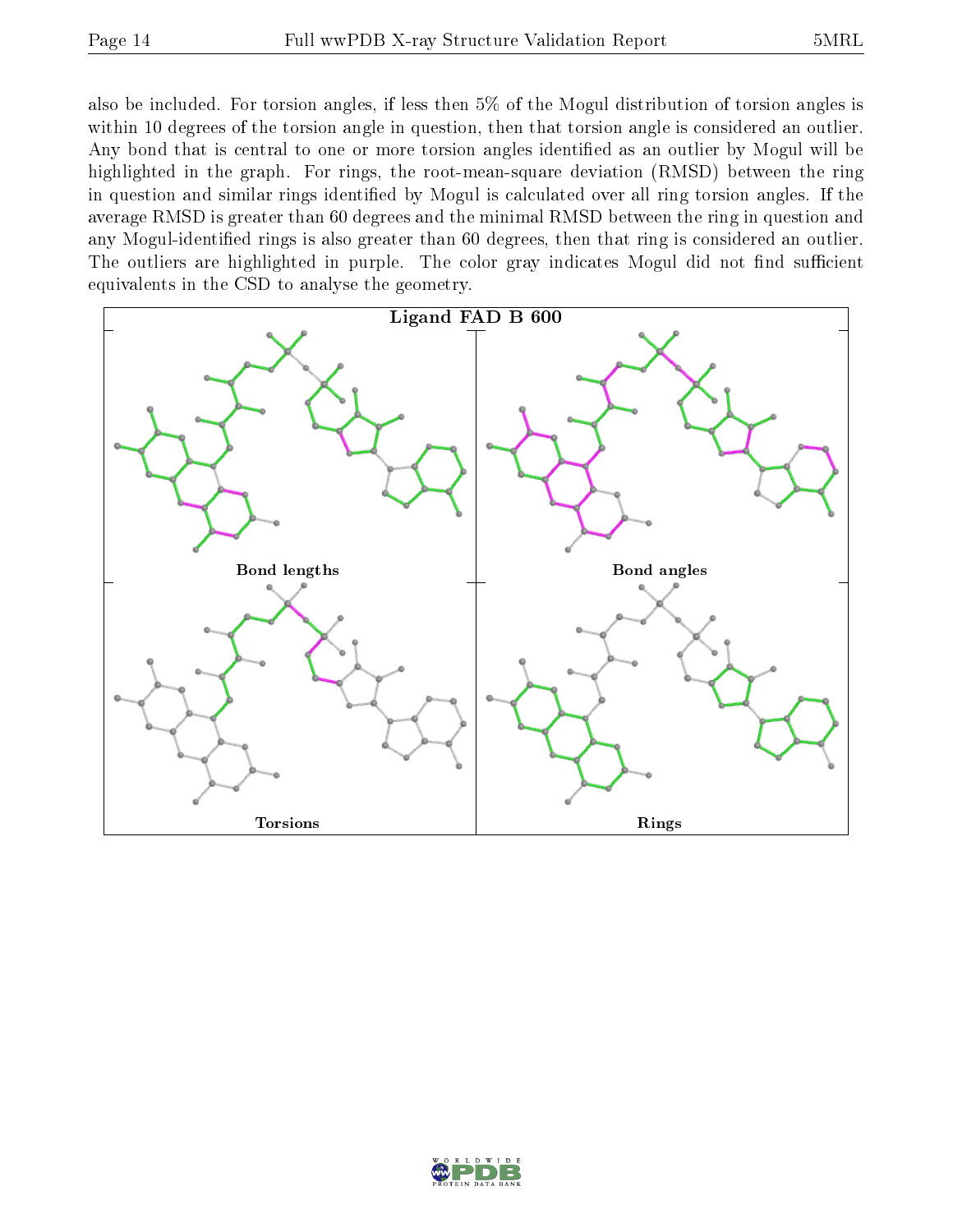

### 5.7 [O](https://www.wwpdb.org/validation/2017/XrayValidationReportHelp#nonstandard_residues_and_ligands)ther polymers (i)

There are no such residues in this entry.

# 5.8 Polymer linkage issues (i)

There are no chain breaks in this entry.

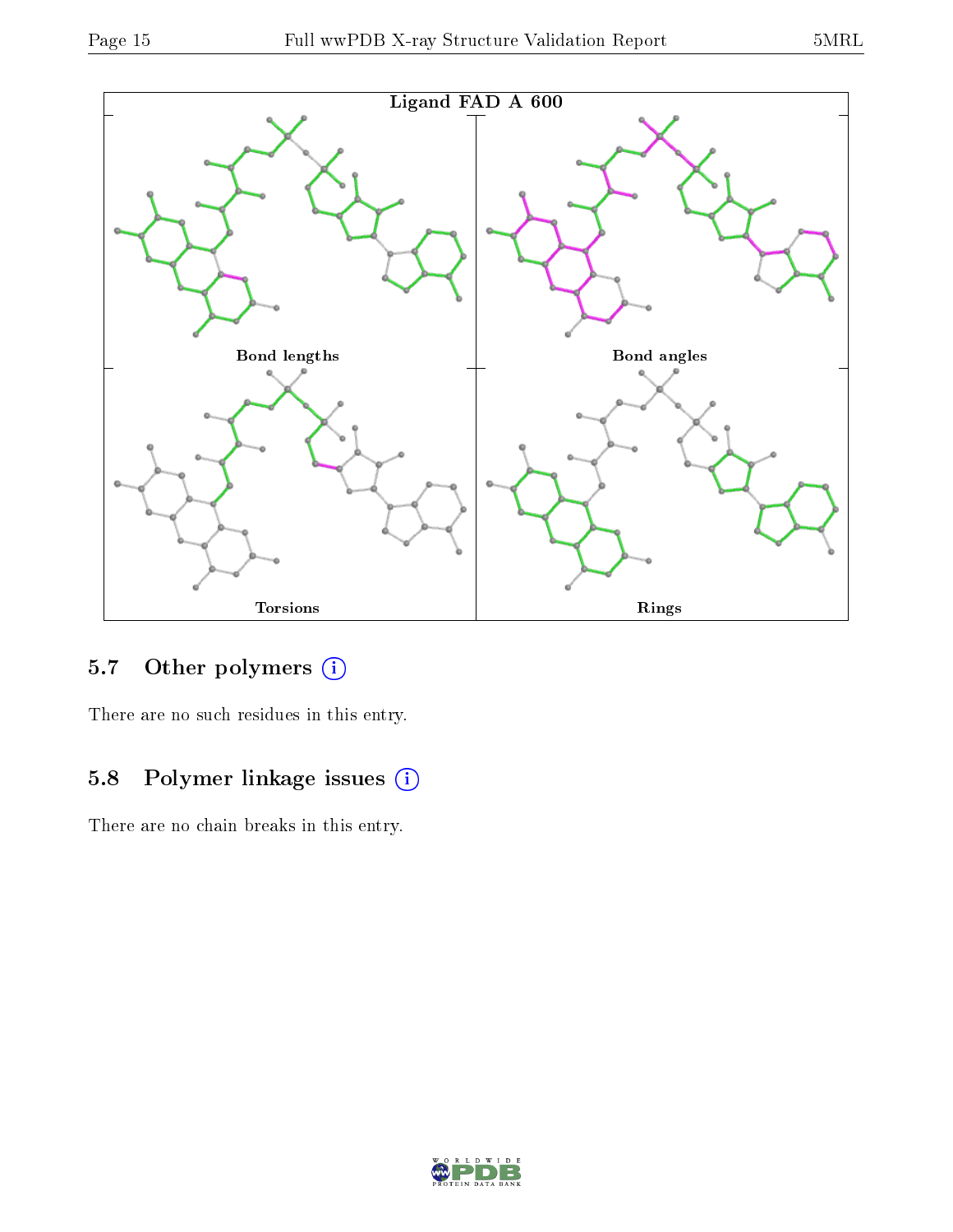# 6 Fit of model and data  $\left( \cdot \right)$

### 6.1 Protein, DNA and RNA chains (i)

In the following table, the column labelled  $#RSRZ>2'$  contains the number (and percentage) of RSRZ outliers, followed by percent RSRZ outliers for the chain as percentile scores relative to all X-ray entries and entries of similar resolution. The OWAB column contains the minimum, median,  $95<sup>th</sup>$  percentile and maximum values of the occupancy-weighted average B-factor per residue. The column labelled  $Q< 0.9$  lists the number of (and percentage) of residues with an average occupancy less than 0.9.

| Mol | Chain | Analysed         | ${ <\hspace{-1.5pt}{\mathrm{RSRZ}} \hspace{-1.5pt}>}$ | $\#\text{RSRZ}{>}2$                 | $\vert$ OWAB( $A^2$ ) $\vert$ | $\rm Q\textcolor{black}{<}0.9$ $\mid$ |
|-----|-------|------------------|-------------------------------------------------------|-------------------------------------|-------------------------------|---------------------------------------|
|     |       | $499/520(95\%)$  | $-0.43$                                               | $6(1\%)$ 79   .<br>$\vert 76 \vert$ | 14, 24, 46, 85                |                                       |
|     |       | $494/520(95\%)$  | $-0.46$                                               | $2(0\%)$ 92 91                      | 10, 20, 40, 78                |                                       |
| All | All   | $993/1040(95\%)$ | $-0.45$                                               | $8(0\%)$ 86 84                      | 10, 22, 44, 85                |                                       |

All (8) RSRZ outliers are listed below:

| Mol | Chain | Res | <b>Type</b> | <b>RSRZ</b> |
|-----|-------|-----|-------------|-------------|
|     |       | 500 | THR         | 4.8         |
| 1   | В     | 496 | ILE         | 4.2         |
| 1   | А     | 499 | THR         | 3.8         |
| 1   | А     | 501 | ILE         | 3.6         |
| 1   | А     | 498 | LEU         | 2.9         |
| 1   | R     | 495 | <b>LEU</b>  | 2.4         |
|     |       | 3   | <b>ASN</b>  | 2.2         |
|     |       | 494 | ARG         | 2.2         |

### 6.2 Non-standard residues in protein, DNA, RNA chains (i)

There are no non-standard protein/DNA/RNA residues in this entry.

### 6.3 Carbohydrates (i)

There are no carbohydrates in this entry.

### 6.4 Ligands  $(i)$

In the following table, the Atoms column lists the number of modelled atoms in the group and the number defined in the chemical component dictionary. The B-factors column lists the minimum,

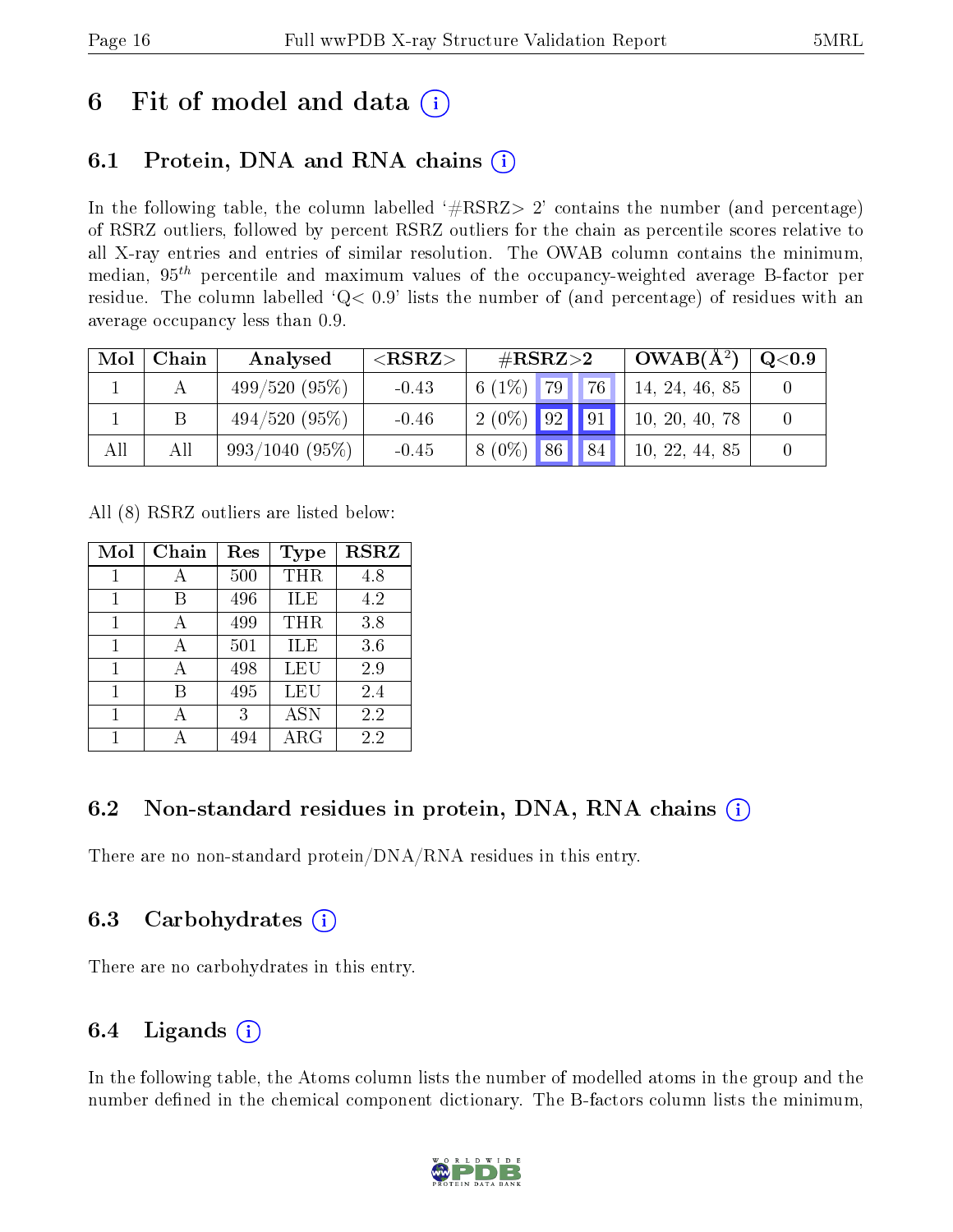| Mol | Type       | Chain | $\operatorname{Res}$ | $\boldsymbol{\mathrm{Atoms}}$ | $_{\rm RSCC}$ |      | $\parallel$ RSR $\parallel$ B-factors(A <sup>2</sup> ) | $\mathrm{Q}{<}0.9$ |
|-----|------------|-------|----------------------|-------------------------------|---------------|------|--------------------------------------------------------|--------------------|
|     | F2M        |       | 601                  |                               | 0.90          | 0.21 | 40,55,68,71                                            |                    |
|     | F2M        |       | 601                  |                               | 0.90          | 0.21 | 33,52,64,65                                            |                    |
|     | <b>FAD</b> |       | 600                  | 53/53                         | 0.98          | 0.12 | 11, 14, 16, 17                                         |                    |
|     | FAP        |       | 600                  | 53/53                         | 0.98          | 0.10 | 16.19.21.23                                            |                    |

median,  $95<sup>th</sup>$  percentile and maximum values of B factors of atoms in the group. The column labelled ' $Q< 0.9$ ' lists the number of atoms with occupancy less than 0.9.

The following is a graphical depiction of the model fit to experimental electron density of all instances of the Ligand of Interest. In addition, ligands with molecular weight  $> 250$  and outliers as shown on the geometry validation Tables will also be included. Each fit is shown from different orientation to approximate a three-dimensional view.